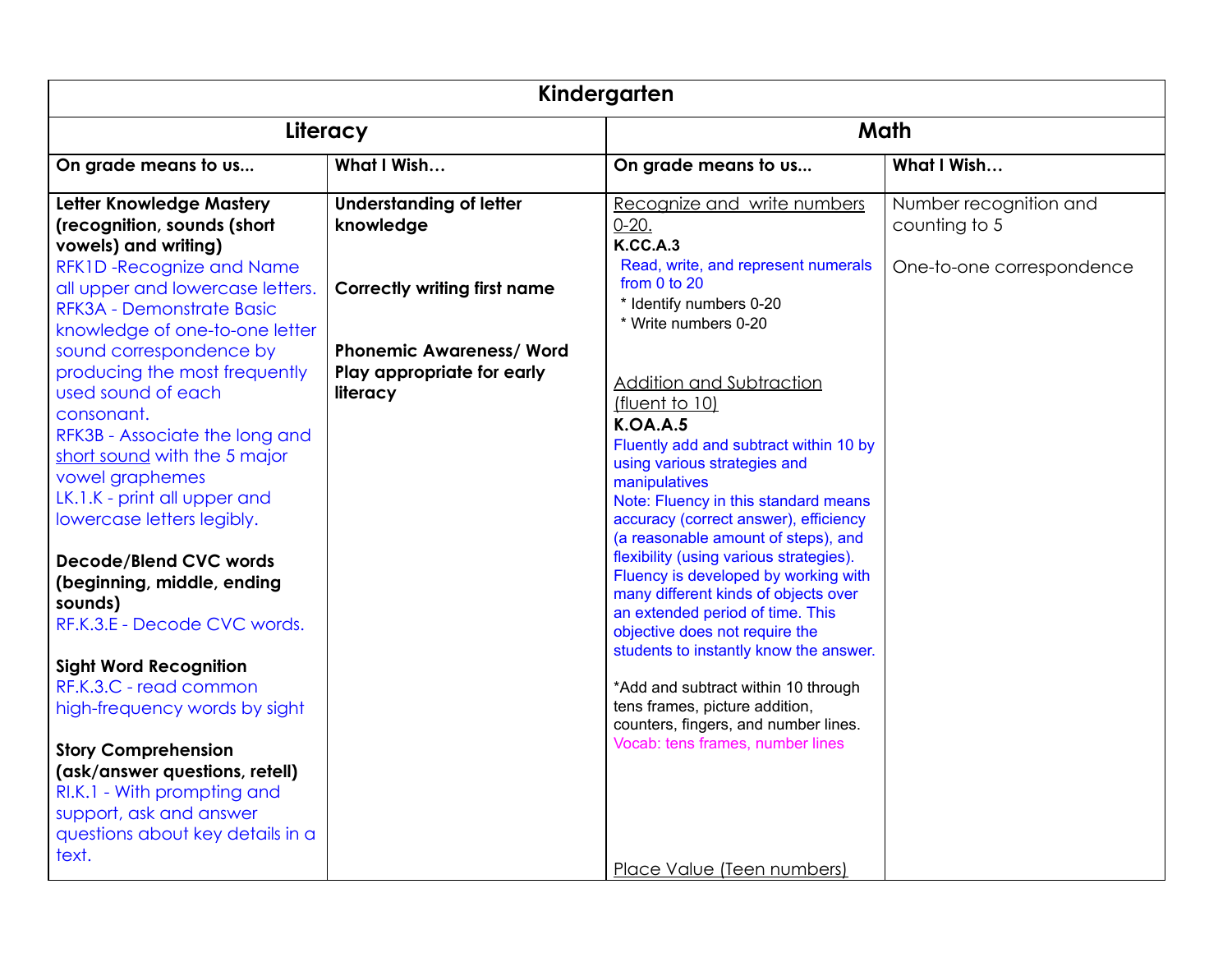RI.K.2 - With prompting and support, identify the main topic and retell key details of a text.

## **With prompting and support, write a simple phrase.**

W.K.10 - Write routinely, with prompting and support, over short time frames for a range o f discipline-specific tasks, purposes, and audiences

| nd      | K.NBT.A.1                                                                    |  |
|---------|------------------------------------------------------------------------------|--|
| n topic | Develop initial understanding of                                             |  |
| a text. | place value and the base-ten                                                 |  |
|         | number system by showing                                                     |  |
| ort,    | equivalent forms of whole                                                    |  |
|         | numbers from 11 to 19 as                                                     |  |
| vith    | groups of tens and ones using                                                |  |
| over    | objects and drawings                                                         |  |
| inge of | *Represent teen numbers using                                                |  |
|         | base ten blocks. (A 14 is made of                                            |  |
| S.      | 1 rod and 4 cubes.)                                                          |  |
|         | Vocab: rod, cube                                                             |  |
|         | <u>One-to-One</u>                                                            |  |
|         | K.CC.B.5 - Count to answer "how                                              |  |
|         | many?":                                                                      |  |
|         | Count up to 20 objects in any                                                |  |
|         | arrangement                                                                  |  |
|         | Count up to 10 objects in a<br>$\bullet$                                     |  |
|         | scattered configuration                                                      |  |
|         | Given a number from 1-20, count<br>out that many objects                     |  |
|         | *Touch and count objects from 1-20                                           |  |
|         | showing one to one correspondence                                            |  |
|         | using stationary and nonstationary                                           |  |
|         | manipulatives.                                                               |  |
|         | <b>Shapes</b>                                                                |  |
|         | <b>K.G.A.2</b>                                                               |  |
|         | Correctly name shapes regardless of                                          |  |
|         | their orientations or overall size                                           |  |
|         | Note: Orientation refers to the way                                          |  |
|         | the shape is turned (upside down,                                            |  |
|         | sideways).                                                                   |  |
|         | <b>K.G.A.3</b>                                                               |  |
|         | Identify shapes as two-dimensional                                           |  |
|         | (flat) or three-dimensional (solid)<br>* Identify circle, square, rectangle, |  |
|         | and triangle.                                                                |  |
|         | * Name shapes as 2D or 3D.                                                   |  |
|         | Vocab: (flat, solid)                                                         |  |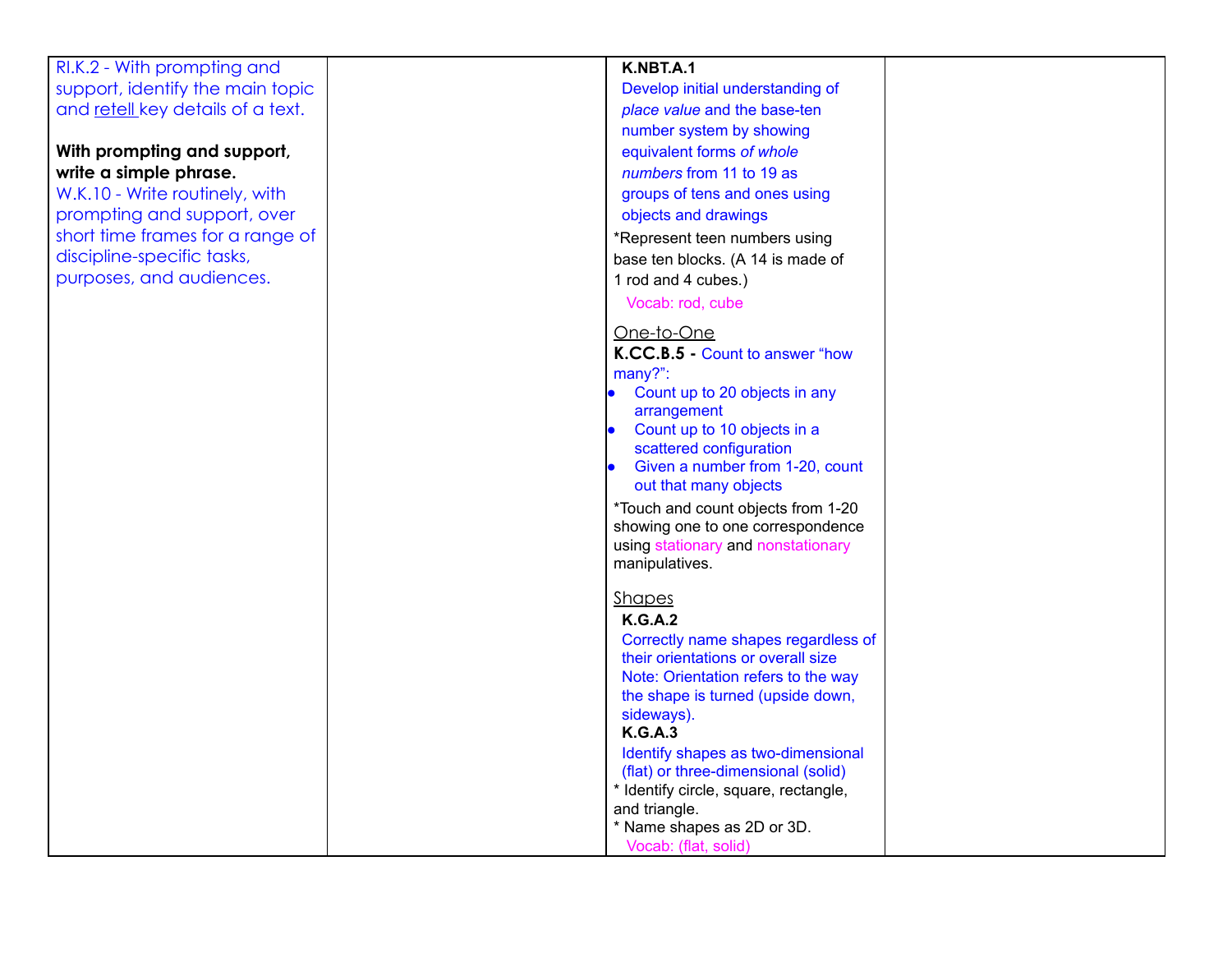| <b>First Grade</b>                                                                                                                                                                                                                                                                                                                                                                                                                                                                                                                                                                                                                                                                                        |                                                                                                                                                    |                                                                                                                                                                                                                                                                                                                                                                                                                                                                                                                                                                                                                                           |                                                                             |
|-----------------------------------------------------------------------------------------------------------------------------------------------------------------------------------------------------------------------------------------------------------------------------------------------------------------------------------------------------------------------------------------------------------------------------------------------------------------------------------------------------------------------------------------------------------------------------------------------------------------------------------------------------------------------------------------------------------|----------------------------------------------------------------------------------------------------------------------------------------------------|-------------------------------------------------------------------------------------------------------------------------------------------------------------------------------------------------------------------------------------------------------------------------------------------------------------------------------------------------------------------------------------------------------------------------------------------------------------------------------------------------------------------------------------------------------------------------------------------------------------------------------------------|-----------------------------------------------------------------------------|
|                                                                                                                                                                                                                                                                                                                                                                                                                                                                                                                                                                                                                                                                                                           | Literacy                                                                                                                                           |                                                                                                                                                                                                                                                                                                                                                                                                                                                                                                                                                                                                                                           | Math                                                                        |
| On grade means to us                                                                                                                                                                                                                                                                                                                                                                                                                                                                                                                                                                                                                                                                                      | What I Wish                                                                                                                                        | On grade means to us                                                                                                                                                                                                                                                                                                                                                                                                                                                                                                                                                                                                                      | What I Wish                                                                 |
| Decode one syllable words that<br>include blends, digraphs,<br>magic e, and vowel teams.<br>R.F.1.3 Know and apply<br>grade-level phonics and word<br>analysis skills in decoding<br>words.<br><b>R.F.1.3.A</b> Know the letter-sound<br>correspondences for common<br>consonant digraphs (e.g., th,<br>sh, ch, ck)<br><b>R.F.1.3.B</b> Know the letter-sound<br>correspondences.<br>$\bullet$ silent e (e.g., a-e, e-e,<br>$ie, o-e, v-e)$<br>vowel teams: vowel<br>digraph (e.g., ee, oo, ai,<br>ay, ea)<br><b>R.F.1.3.E</b> Decode regularly<br>spelled one-syllable words that<br>follow syllable types<br>closed syllable<br>open syllable<br>vowel-consonant-e<br>vowel teams<br>r-controlled vowel | <b>Decode/Blend CVC words</b><br>(beginning, middle, ending<br>sounds)<br><b>Letter Knowledge Mastery</b><br>(recognition, sounds, and<br>writing) | AR.Math.Content.1.NBT.<br>A.1<br>Count to 120,<br>$\bullet$<br>starting at any<br>number less than<br>120<br>• In this range, read and<br>write numerals and<br>represent a number of<br>objects with a written<br>numeral.<br>Place value of 2 digit numbers<br>1.NBT.B.2 Understand that the<br>two digits of a two-digit number<br>represent amounts of tens and<br>ones (tens rod and small cube)<br><b>Understand the</b><br>following as special<br>cases:<br>10 can be<br>$\bullet$<br>thought of as a<br>bundle of ten<br>ones - called a<br>"ten" (ten rod)<br>The numbers<br>from 11 to 19 are<br>composed of a<br>ten and one, | Fluent with numbers 1-20<br>Read<br>Write<br>Represent<br>Count(one to one) |
| Main Idea and supporting<br>details in nonfiction text<br><b>R.I.1.2</b> Identify the main topic and<br>retell key details of a text.                                                                                                                                                                                                                                                                                                                                                                                                                                                                                                                                                                     |                                                                                                                                                    | two, three, four,<br>five, six, seven,<br>eight, or nine<br>ones                                                                                                                                                                                                                                                                                                                                                                                                                                                                                                                                                                          |                                                                             |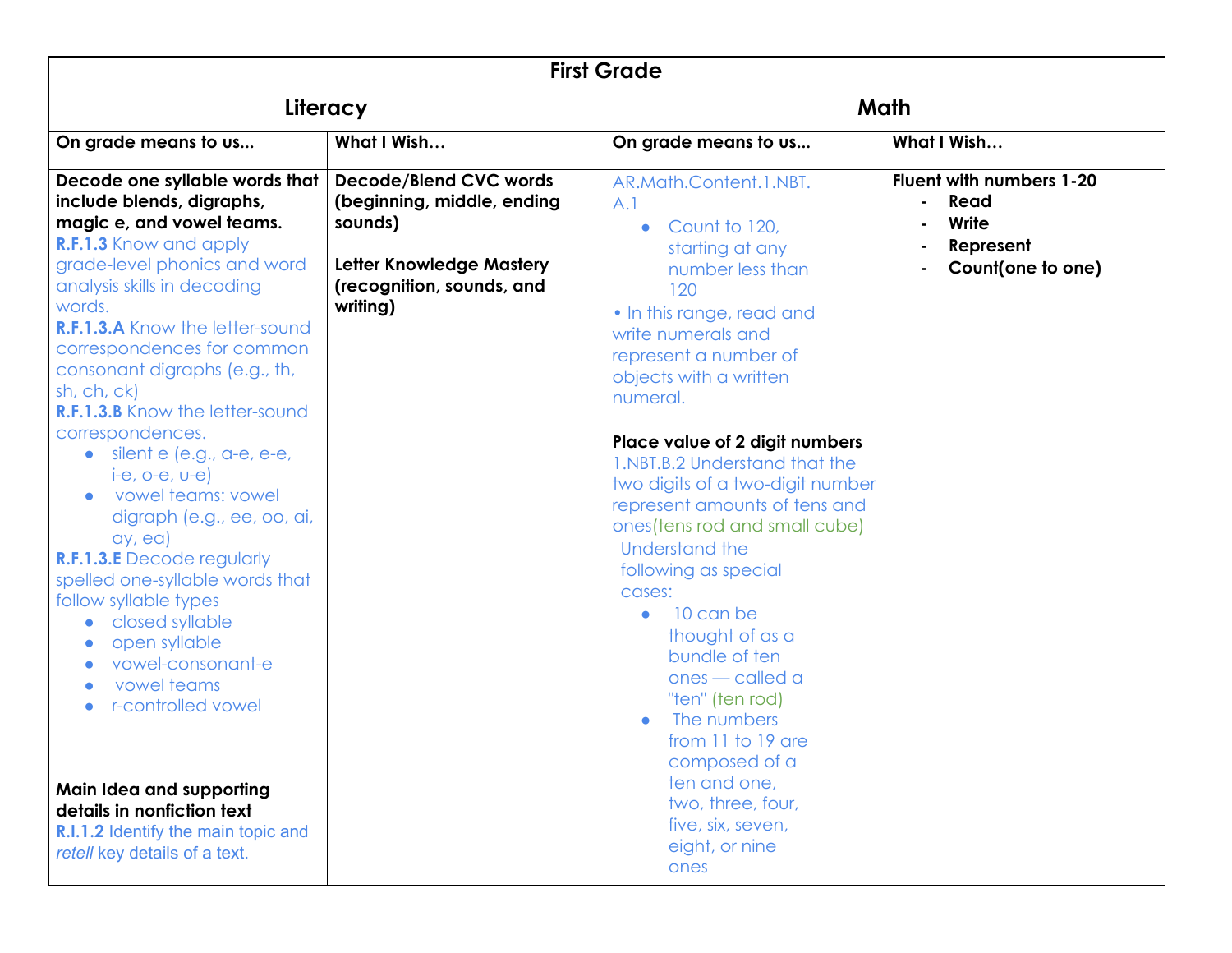| Write a complete sentence<br><b>L.1.1.H</b> Produce and expand<br>complete simple, declarative,<br>interrogative, imperative, and<br>exclamatory sentences in<br>response to prompts.<br>Use appropriate spacing to<br>separate words in a sentence. | The numbers 10,<br>$\bullet$<br>20, 30, 40, 50, 60,<br>70, 80, 90 refer to<br>one, two, three,<br>four, five, six,<br>seven, eight, or<br>nine tens and 0<br>ones                                                                                                                                                                                                                                                                                                                                                                                                                                                                                                                                                                                                  |  |
|------------------------------------------------------------------------------------------------------------------------------------------------------------------------------------------------------------------------------------------------------|--------------------------------------------------------------------------------------------------------------------------------------------------------------------------------------------------------------------------------------------------------------------------------------------------------------------------------------------------------------------------------------------------------------------------------------------------------------------------------------------------------------------------------------------------------------------------------------------------------------------------------------------------------------------------------------------------------------------------------------------------------------------|--|
|                                                                                                                                                                                                                                                      | <b>Addition/Subtraction Fluency</b><br>(1 digit numbers)<br>1.0A.C.6 Add and subtract<br>within 20, demonstrating<br>computational fluency for<br>addition and subtraction within<br>10 <sup>°</sup><br>Use strategies such as:<br><b>Counting on/ Counting</b><br>$\bullet$<br>back (hundred chart,<br>number lines, rekenrek,<br>and stick number to your<br>head fingers)<br>Making ten (e.g., $8 + 6 =$<br>$8 + 2 + 4 = 10 + 4 = 14$<br>(ten frames, use unifix<br>cubes-ten rod)<br>Decomposing a<br>number leading to a ten<br>$(e.g., 13 - 4 = 13 - 3 - 1 =$<br>$10 - 1 = 9$ (number<br>bonds, use unifix<br>cubes-ten rod)<br>Using the relationship<br>between addition and<br>subtraction(e.g.,<br>knowing that $8 + 4 = 12$ ,<br>one knows $12 - 8 = 4$ |  |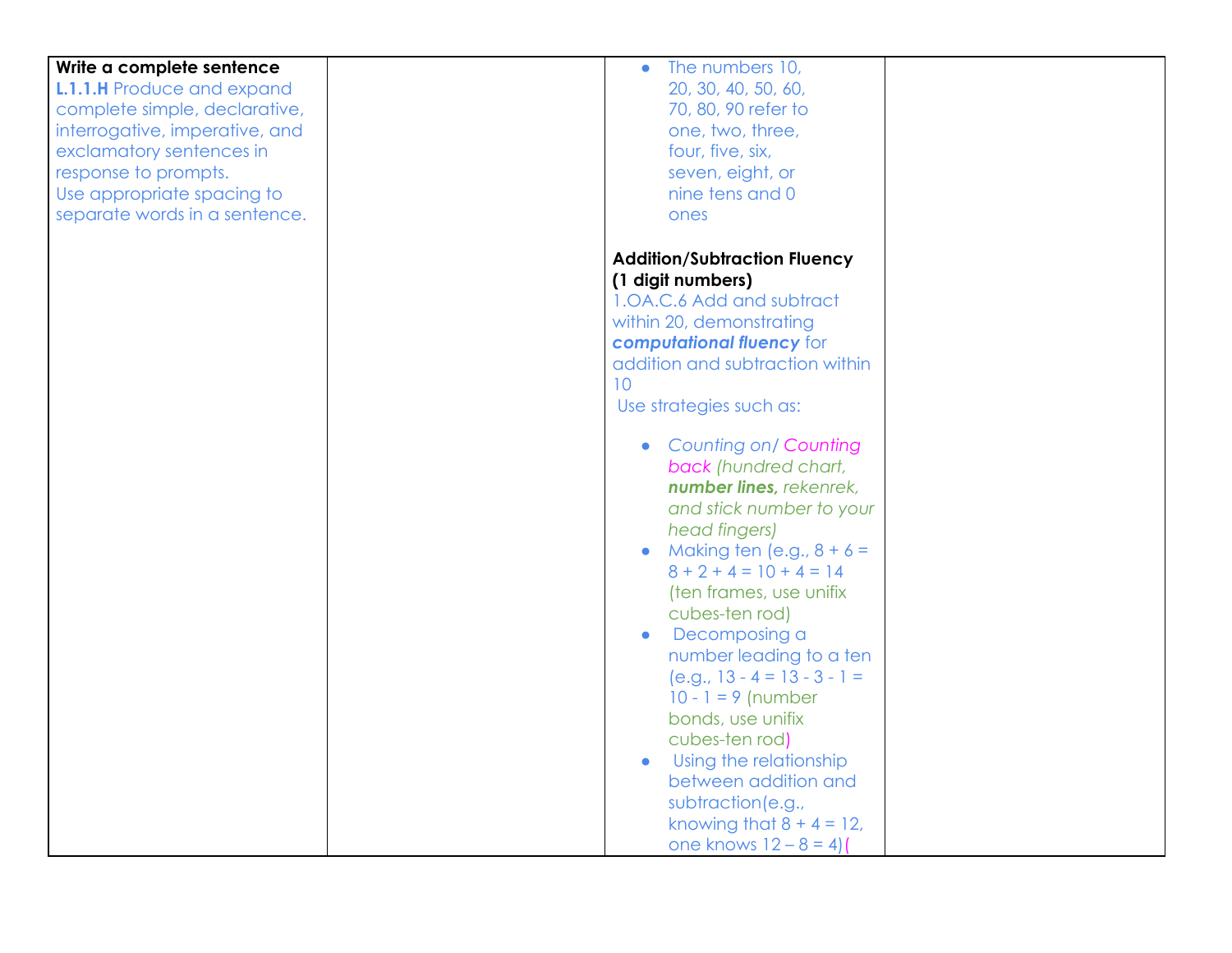| related facts, fact family<br>house)<br>Creating equivalent but<br>$\bullet$<br>easier or known sums<br>(e.g., adding $6 + 7$ by<br>creating the known<br>equivalent $6 + 6 + 1 = 12$<br>$+ 1 = 13$ ) (Known fact<br>plus 1) |
|------------------------------------------------------------------------------------------------------------------------------------------------------------------------------------------------------------------------------|
| Note: Computational fluency is<br>demonstrating the method of<br>student choice. Students should<br>understand the strategy he/she<br>selected and be able to explain how it<br>can efficiently produce accurate<br>answers. |
| AR.Math.Content.1.MD.<br>B.5<br>Count collections of like<br>coins (pennies, nickels,<br>and dimes)                                                                                                                          |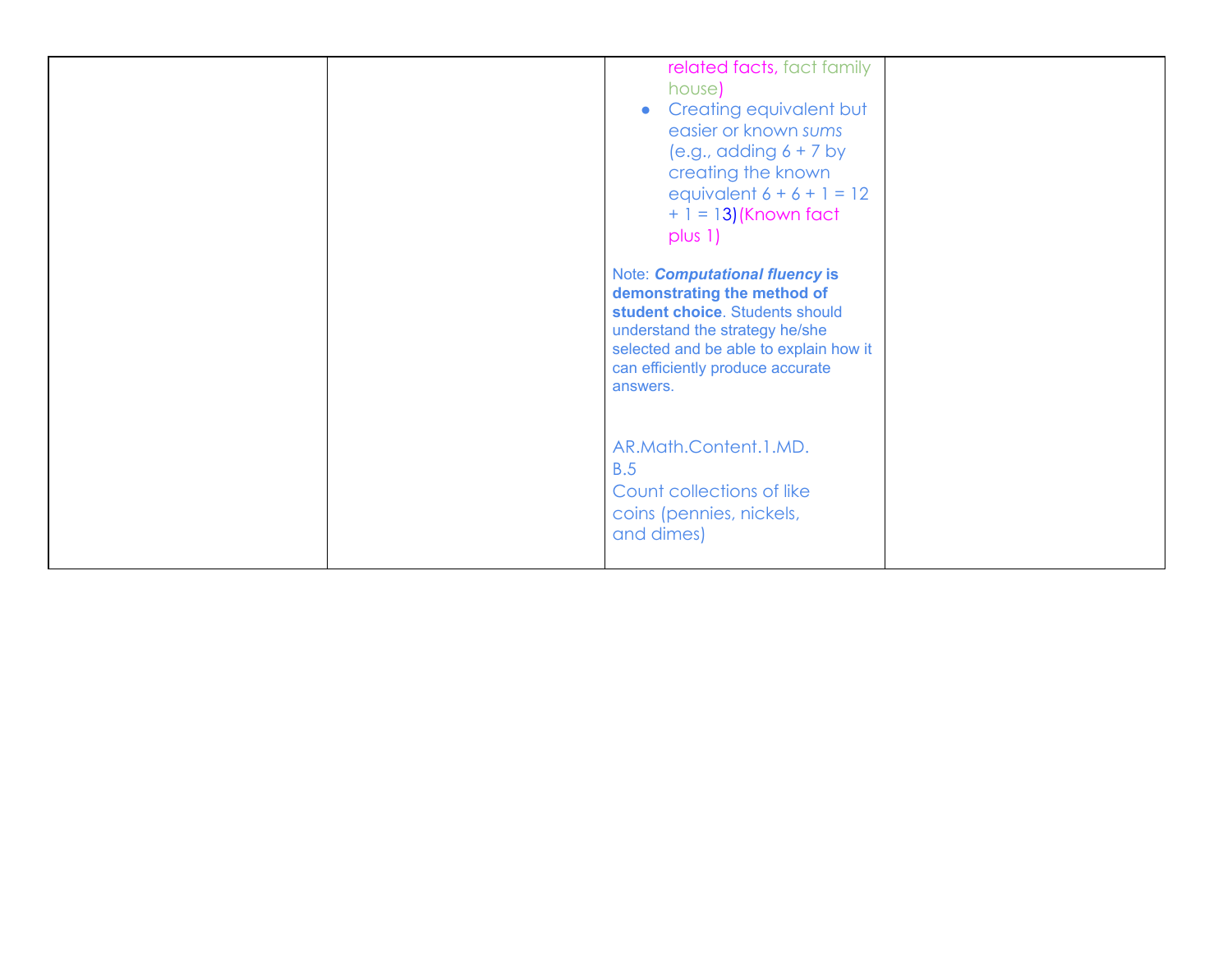| <b>Second Grade</b>                                                                                                                                                                                                                                                                                                                                                                                                                                                                                                                                                                                                                                                                                                       |                                                                                                                                              |                                                                                                                                                                                                                                                                                                                                                                                                                                                                                                                                                                                                                                                                                                                                                       |                                                                                                                    |
|---------------------------------------------------------------------------------------------------------------------------------------------------------------------------------------------------------------------------------------------------------------------------------------------------------------------------------------------------------------------------------------------------------------------------------------------------------------------------------------------------------------------------------------------------------------------------------------------------------------------------------------------------------------------------------------------------------------------------|----------------------------------------------------------------------------------------------------------------------------------------------|-------------------------------------------------------------------------------------------------------------------------------------------------------------------------------------------------------------------------------------------------------------------------------------------------------------------------------------------------------------------------------------------------------------------------------------------------------------------------------------------------------------------------------------------------------------------------------------------------------------------------------------------------------------------------------------------------------------------------------------------------------|--------------------------------------------------------------------------------------------------------------------|
| Literacy                                                                                                                                                                                                                                                                                                                                                                                                                                                                                                                                                                                                                                                                                                                  |                                                                                                                                              | Math                                                                                                                                                                                                                                                                                                                                                                                                                                                                                                                                                                                                                                                                                                                                                  |                                                                                                                    |
| On grade means to us                                                                                                                                                                                                                                                                                                                                                                                                                                                                                                                                                                                                                                                                                                      | What I Wish                                                                                                                                  | On grade means to us                                                                                                                                                                                                                                                                                                                                                                                                                                                                                                                                                                                                                                                                                                                                  | What I Wish                                                                                                        |
| Main Idea and supporting<br>details in nonfiction text<br>RI 2.6 Identify the main purpose<br>of a text, including what the<br>author wants to answer,<br>explain or describe                                                                                                                                                                                                                                                                                                                                                                                                                                                                                                                                             | Write a complete sentence to a<br>variety of prompts<br>(Beyond I like)<br>Decode one syllable words that<br>include blends, digraphs, magic | <b>Fluency within 20</b><br>2.OA.B.2 Fluently add and<br>subtract within 20 using<br>mental strategies<br>• By the end of Grade 2, know<br>from memory all sums of two                                                                                                                                                                                                                                                                                                                                                                                                                                                                                                                                                                                | Knowing basic addition/<br>subtraction facts (0-10)<br>Having number sense (knowing<br>teen numbers -how to write) |
| Write a paragraph that includes<br>clear topic sentences and two<br>supporting details.<br>W.2.3 Write Narratives in which<br>they recount a well elaborated<br>event or short sequence of<br>events, include details to<br>describe actions, thoughts, and<br>feelings, use temporal words to<br>signal event order, and provide<br>a sense of closure.<br>Read words with the six syllable<br>types.<br>RF2.3.E Decode words that<br>follow the six syllable types:<br>Closed syllables,<br>$\bullet$<br>open syllable,<br>$\bullet$<br>vowel consonant-e,<br>vowel teams,<br>• r-controlled,<br>• consonant-le<br>RF.2.4 Read grade level text<br>with sufficient accuracy and<br>fluency to support<br>comprehension. | e, and vowel teams.                                                                                                                          | one-digit numbers<br><b>Counting on/ Counting</b><br>$\bullet$<br>back (hundred chart,<br>number lines, rekenrek,<br>and stick number to<br>your head fingers)<br>Making ten $(e.g., 8 + 6)$<br>$= 8 + 2 + 4 = 10 + 4 = 14$<br>(ten frames, use unifix<br>cubes-ten rod)<br>Decomposing a<br>$\bullet$<br>number leading to a<br>ten (e.g., $13 - 4 = 13 - 3$ )<br>$-1 = 10 - 1 = 9$ (number<br>bonds, use unifix<br>cubes-ten rod)<br>Using the relationship<br>between addition and<br>subtraction(e.g.,<br>knowing that $8 + 4 = 12$ ,<br>one knows $12 - 8 = 4$ )<br>related facts, fact<br>family house)<br><b>Creating equivalent</b><br>but easier or known<br>sums (e.g., adding $6 + 7$<br>by creating the known<br>equivalent $6 + 6 + 1 =$ |                                                                                                                    |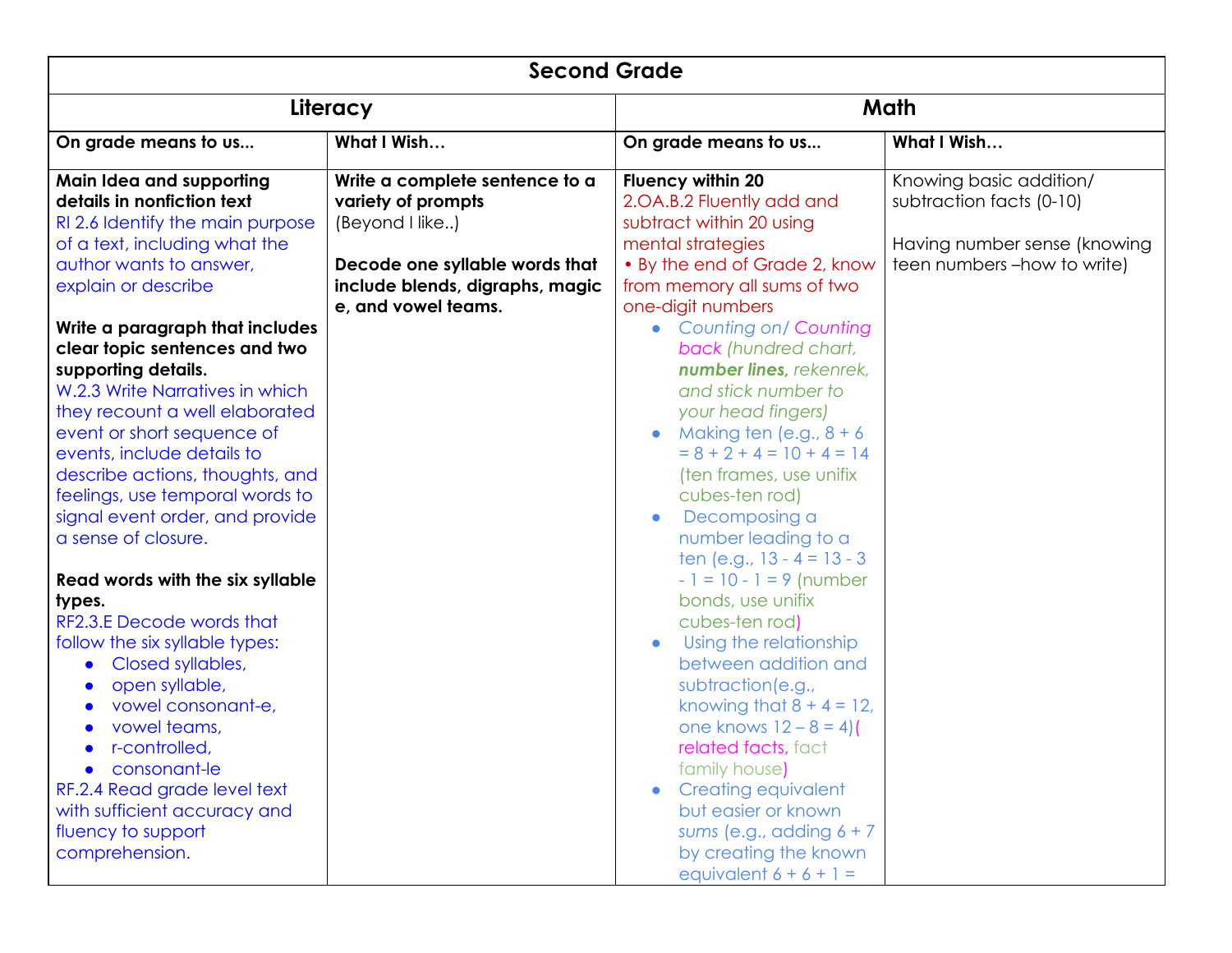## $12 + 1 = 13$ ) (Known fact plus 1)

**Show place value understanding by representing a number in a variety of ways (base ten blocks, expanded forms, flexible grouping - ten, tens is a hundred) AR.Math.Content.2.NBT.A.3**

• Read and write numbers to 1000 using base-ten numerals, number names, and a variety of expanded forms • Model and describe numbers within 1000 as groups of 10 in a variety of ways

**Add and subtract 2 digit numbers using place value understanding(base ten blocks,number line, hundreds charts, counting on and counting back) AR.Math.Content.2.NBT.B.7** Add and subtract within 1000, using concrete models or drawings and strategies based on place value, properties of operations, and the relationship between addition and subtraction; relate the strategy to a written expression or equation

**Understanding real world problems AR.Math.Content.2.OA.A.1** • Use addition and subtraction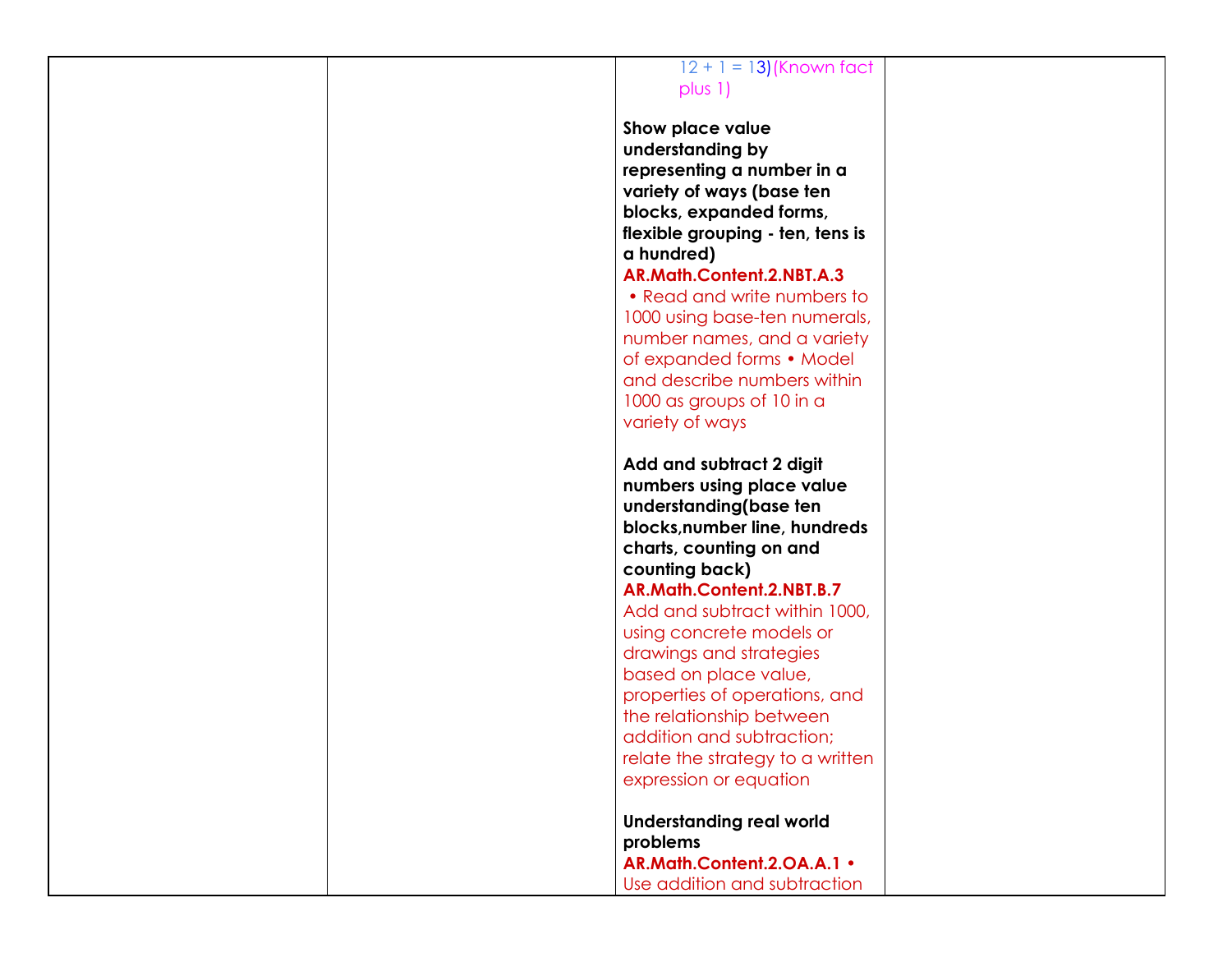| within 100 to solve one- and                              |
|-----------------------------------------------------------|
| two-step word problems                                    |
| involving situations of adding                            |
| to, taking from, putting                                  |
| together, taking apart, and                               |
| comparing, with unknowns in                               |
| all positions • Represent a                               |
| strategy with a related                                   |
| equation including a symbol                               |
| for the unknown number                                    |
|                                                           |
| <b>Time and Money</b>                                     |
| (Skip counting)                                           |
| AR.Math.Content.2.MD.C.7                                  |
| Tell and write time from                                  |
| analog and digital clocks to                              |
| the nearest five minutes, using                           |
|                                                           |
| a.m. and p.m. Note: This<br>standard is a continuation of |
|                                                           |
| previous instruction at lower                             |
| grades with the expectation                               |
| of mastery by the end of third                            |
| grade.                                                    |
| AR. Math.Content.2.MD.C.8                                 |
| Solve word problems involving                             |
| dollar bills, quarters, dimes,                            |
| nickels, and pennies, using \$                            |
| and $\notin$ symbols appropriately                        |
| For example: A student has 2                              |
| dimes and 3 pennies; how                                  |
| many cents does he have?                                  |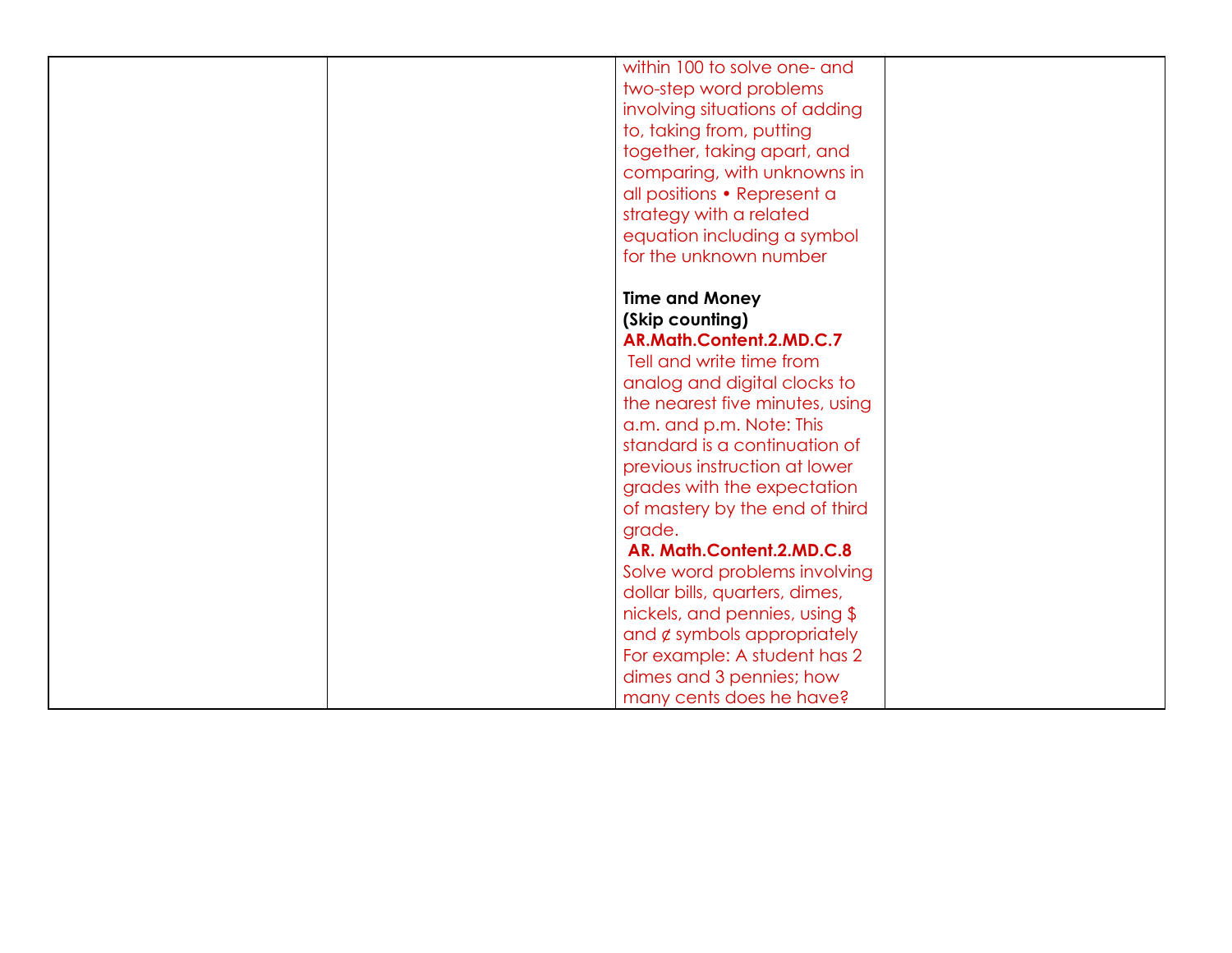| <b>Third Grade</b>                  |                                 |                                   |                                |
|-------------------------------------|---------------------------------|-----------------------------------|--------------------------------|
| Literacy                            |                                 | Math                              |                                |
| On grade means to us                | What I Wish                     | On grade means to us              | What I Wish                    |
| Summarize a fiction text            | Write a paragraph that includes | AR.Math.Content.3.OA.C.7          | Being able to fluently add and |
| including the plot elements         | a topic sentence and two        | *memorize all one-digit by        | subtract 1-digit number by a   |
| RL.3.1 Ask and answer               | supporting details with         | one-digit multiplication          | 1-digit number                 |
| questions to demonstrate            | complete sentences and          |                                   |                                |
| understanding of a text,            | correct punctuation.            | AR.Math.Content.3.OA.A.3          | Understanding of place value   |
| referring explicitly to the text as |                                 | *solve multiplication and         |                                |
| the basis for the answers. RL.3.2   | Main Idea and supporting        | division problems within 100      |                                |
| Recount stories, including          | details in nonfiction text      |                                   |                                |
| fables, folktales, and myths        |                                 | AR.Math.Content.3.NBT.A.4         |                                |
| from diverse cultures;              |                                 | *represent a single number        |                                |
| determine the central               |                                 | using place value strategies      |                                |
| message, lesson, or moral and       |                                 | (base ten blocks, expanded        |                                |
| explain how it is conveyed          |                                 | form, flexible grouping: ten tens |                                |
| through key details in the text.    |                                 | = one hundred, etc)               |                                |
|                                     |                                 |                                   |                                |
| Main Idea and supporting            |                                 | AR.Math.Content.3.MD.C.7          |                                |
| details in nonfiction text          |                                 | *relate area to the operations    |                                |
| RI.3.2 Determine the main idea      |                                 | of multiplication and addition:   |                                |
| of a text; recount the key          |                                 | (area models, decomposed          |                                |
| details and explain how they        |                                 | rectangles to find easier facts)  |                                |
| support the main idea               |                                 |                                   |                                |
|                                     |                                 | AR.Math.Content.3.NF.A.2          |                                |
| Provide evidence from the text      |                                 | *join unit fractions (rectangular |                                |
| to answer questions from the        |                                 | models, circle models, pattern    |                                |
| text                                |                                 | blocks, number lines, number      |                                |
| RL.3.1 Ask and answer               |                                 | bonds)                            |                                |
| questions to demonstrate            |                                 | *compare fractions with the       |                                |
| understanding of a text,            |                                 | same numerator and the same       |                                |
| referring explicitly to the text as |                                 | denominator (same # of            |                                |
| the basis for the answers.          |                                 | cookies, same size of cookies)    |                                |
| Write a paragraph that includes     |                                 |                                   |                                |
| clear topic sentences and two       |                                 | AR.Math.Content.3.MD.A.1          |                                |
| supporting details that includes    |                                 | Tell time using the terms quarter |                                |
|                                     |                                 | and half as related to the hour   |                                |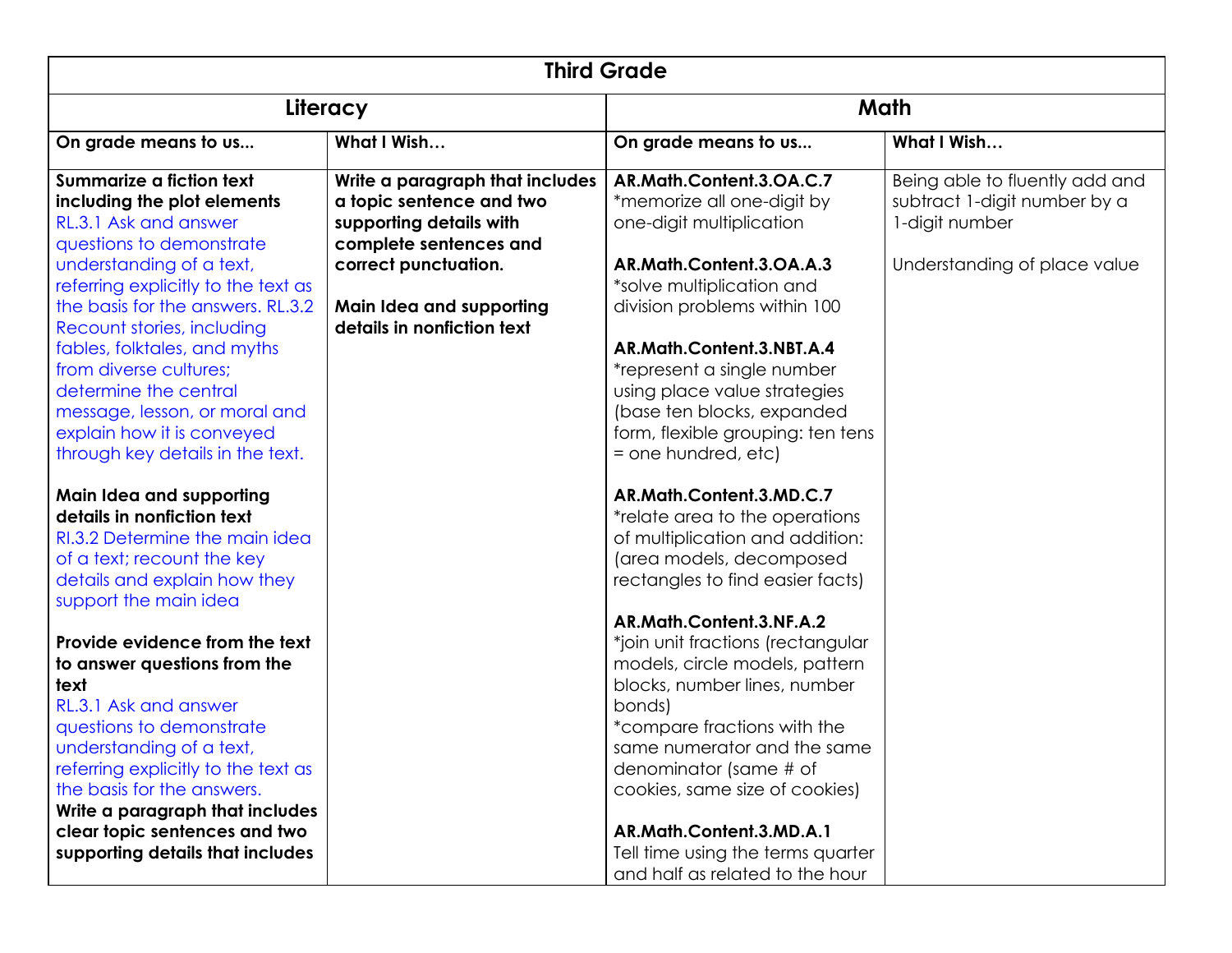| complete sentences and             | (e.g., quarter-past 3:00,        |
|------------------------------------|----------------------------------|
|                                    |                                  |
| correct punctuation.               | half-past 4:00, and quarter till |
| W.3.3 Write narratives to          | 3:00                             |
| develop real or imagined           | • Tell and write time to the     |
| experiences or events using        | nearest minute and measure       |
| effective technique,               | time intervals in minutes        |
| descriptive details, and clear     | • Solve word problems            |
| event sequences.                   | involving addition and           |
| L.3.1.H                            | subtraction of time intervals in |
| Demonstrate command of             | minutes (e.g., by representing   |
| simple sentences and produce       | the problem on a number line     |
| compound sentences                 | diagram)                         |
| L.3.2                              |                                  |
| Demonstrate command of             |                                  |
| conventions of standard English    |                                  |
| capitalization, punctuation,       |                                  |
| and spelling as appropriate for    |                                  |
|                                    |                                  |
| Grade 3 when writing.              |                                  |
|                                    |                                  |
| <b>Determine word meaning</b>      |                                  |
| including: (affixes, in context    |                                  |
| and figurative language)           |                                  |
| RL.3.4 Determine the meaning       |                                  |
| of words and phrases as they       |                                  |
| are used in a text, distinguishing |                                  |
| literal from nonliteral language.  |                                  |
|                                    |                                  |
|                                    |                                  |
|                                    |                                  |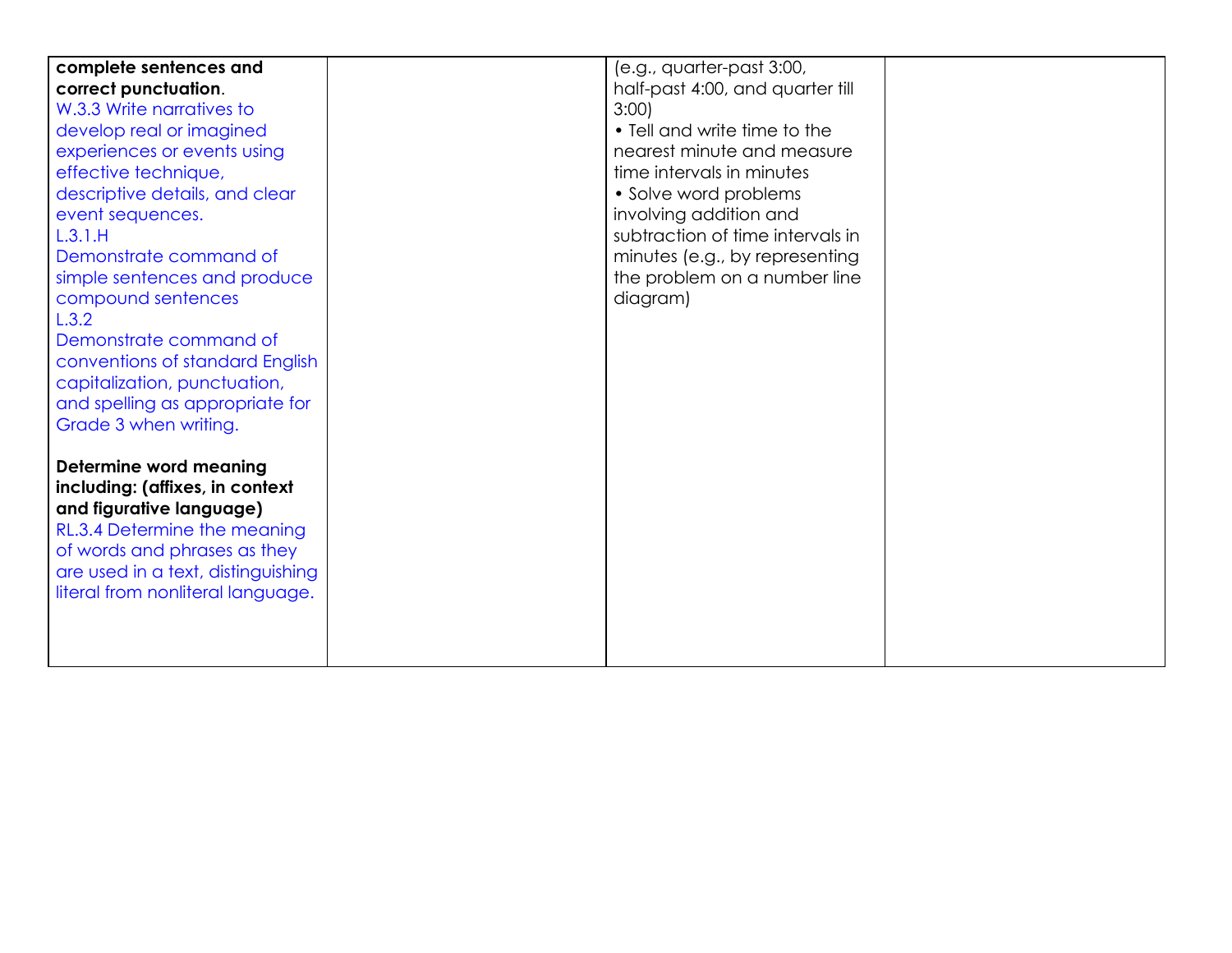| <b>Fourth Grade</b>                                                                                                                                                                                                                                                                                                                                                                                                                                                                                                                                                                                                                                                                                                                                                                                                                                                                                          |                                                                                                                                                                                                |                                                                                                                                                                                                                                                                                                                                                                                                                                                                                                                                                                                                                                                                                                                                                                                                                                                                                                                                                                                                                                                                                                                                 |                                                                       |  |
|--------------------------------------------------------------------------------------------------------------------------------------------------------------------------------------------------------------------------------------------------------------------------------------------------------------------------------------------------------------------------------------------------------------------------------------------------------------------------------------------------------------------------------------------------------------------------------------------------------------------------------------------------------------------------------------------------------------------------------------------------------------------------------------------------------------------------------------------------------------------------------------------------------------|------------------------------------------------------------------------------------------------------------------------------------------------------------------------------------------------|---------------------------------------------------------------------------------------------------------------------------------------------------------------------------------------------------------------------------------------------------------------------------------------------------------------------------------------------------------------------------------------------------------------------------------------------------------------------------------------------------------------------------------------------------------------------------------------------------------------------------------------------------------------------------------------------------------------------------------------------------------------------------------------------------------------------------------------------------------------------------------------------------------------------------------------------------------------------------------------------------------------------------------------------------------------------------------------------------------------------------------|-----------------------------------------------------------------------|--|
|                                                                                                                                                                                                                                                                                                                                                                                                                                                                                                                                                                                                                                                                                                                                                                                                                                                                                                              | Literacy                                                                                                                                                                                       |                                                                                                                                                                                                                                                                                                                                                                                                                                                                                                                                                                                                                                                                                                                                                                                                                                                                                                                                                                                                                                                                                                                                 | Math                                                                  |  |
| On grade means to us                                                                                                                                                                                                                                                                                                                                                                                                                                                                                                                                                                                                                                                                                                                                                                                                                                                                                         | What I Wish                                                                                                                                                                                    | On grade means to us                                                                                                                                                                                                                                                                                                                                                                                                                                                                                                                                                                                                                                                                                                                                                                                                                                                                                                                                                                                                                                                                                                            | What I Wish                                                           |  |
| Draw inferences from text and<br>use evidence from the text to<br>support answers to questions<br>about the text<br>RL.4.1 Refer to details and<br>examples in a text when<br>explaining what the text says<br>explicitly and when drawing<br>inferences from the text.<br>Main idea and supporting<br>details in nonfiction texts<br>RI.4.2 Examine a<br>grade-appropriate literary text:<br>-Determine the main idea of a<br>text and explain how it is<br>supported by key details.<br>Compare and contrast two or<br>more themes across texts<br>RL4.2 Examine a<br>grade-appropriate literary text:<br>-Determine a theme of a story,<br>drama, or poem from details in<br>the text.<br>-Compare and contrast the<br>treatment of similar themes<br>and<br>topics (e.g., opposition of good<br>and evil) and patterns of<br>events in<br>stories and traditional literature<br>from different cultures. | Identify the features of a<br>nonfiction text to ask and<br>answer questions and cite text<br>evidence to support.<br>Write a paragraph with correct<br>sentence structure and<br>punctuation. | AR.Math.Content.4.NBT.A.1<br>*Recognize that in a multi-digit<br>whole number, a digit in one<br>place represents ten times what it<br>represents in the place to its right<br>AR.Math.Content.4.NF.A.1<br><i>*Generate equivalent fractions</i><br>and use visual fraction models<br>and partitioning<br>*explain equivalence by showing<br>one or more visual models and<br>matching equations<br>AR.Math.Content.4.NF.B.3<br>*Understand addition and<br>subtraction of fractions as joining<br>and separating parts referring to<br>the same whole (fraction strips,<br>circular models, rectangular<br>models, number line)<br>*Decompose a fraction into a sum<br>of fractions with the same<br>denominator in more than one<br>way. (Use number bonds to show<br>decomposing)<br>AR.Math.Content.4.NF.C.6<br>*Use decimal notation for fractions<br>with denominators 10 or 100.<br>*Use visual models with base ten<br>blocks and hundreds grid (one<br>column is 1/10 or 10/100).<br>AR.Math.Content.4.NBT.B.5<br>*multiply one-digit by four-digit<br>and two-digit by two-digit with<br>area models, arrays, partial | Multiplication facts<br>Understanding number sense<br>and Place value |  |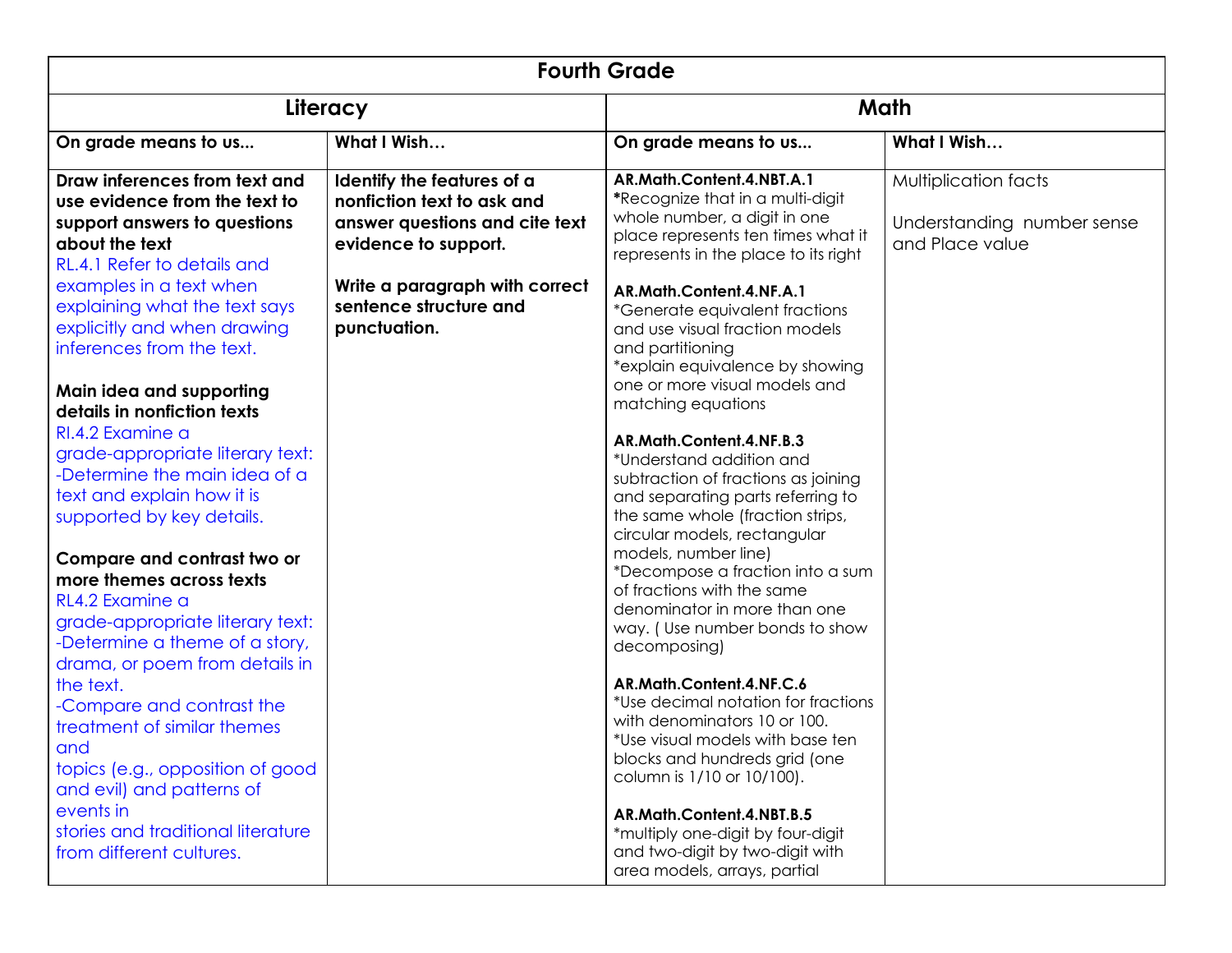| Write a paragraph that includes | products, equations (standard       |  |
|---------------------------------|-------------------------------------|--|
|                                 |                                     |  |
| clear topic sentences and       | algorithm is mastered in 5th grade) |  |
| three supporting details and    |                                     |  |
| includes correct sentence       | AR.Math.Content.4.NBT.B.6           |  |
| structure and conventions.      | *Find whole-number quotients and    |  |
|                                 | remainders with up to four-digit    |  |
| W.4.2.A                         | dividends and one-digit divisors    |  |
| Introduce a topic clearly and   | * Illustrate and explain the        |  |
| group related information in    | calculation by using equations,     |  |
| paragraphs and sections;        | rectangular arrays, area models,    |  |
| include formatting (e.g.,       | and partial quotients.              |  |
| headings), illustrations, and   | *interpret remainders within        |  |
|                                 | context                             |  |
| multimedia when useful to       |                                     |  |
| aiding comprehension.           |                                     |  |
| W.4.5 With guidance and         |                                     |  |
| support from peers and adults,  |                                     |  |
| develop and strengthen writing  |                                     |  |
| as needed by planning,          |                                     |  |
| revising, and editing.          |                                     |  |
| L.4.2                           |                                     |  |
| Demonstrate command of the      |                                     |  |
| conventions of standard English |                                     |  |
| capitalization, punctuation,    |                                     |  |
| and spelling as appropriate for |                                     |  |
| Grade 4 when writing.           |                                     |  |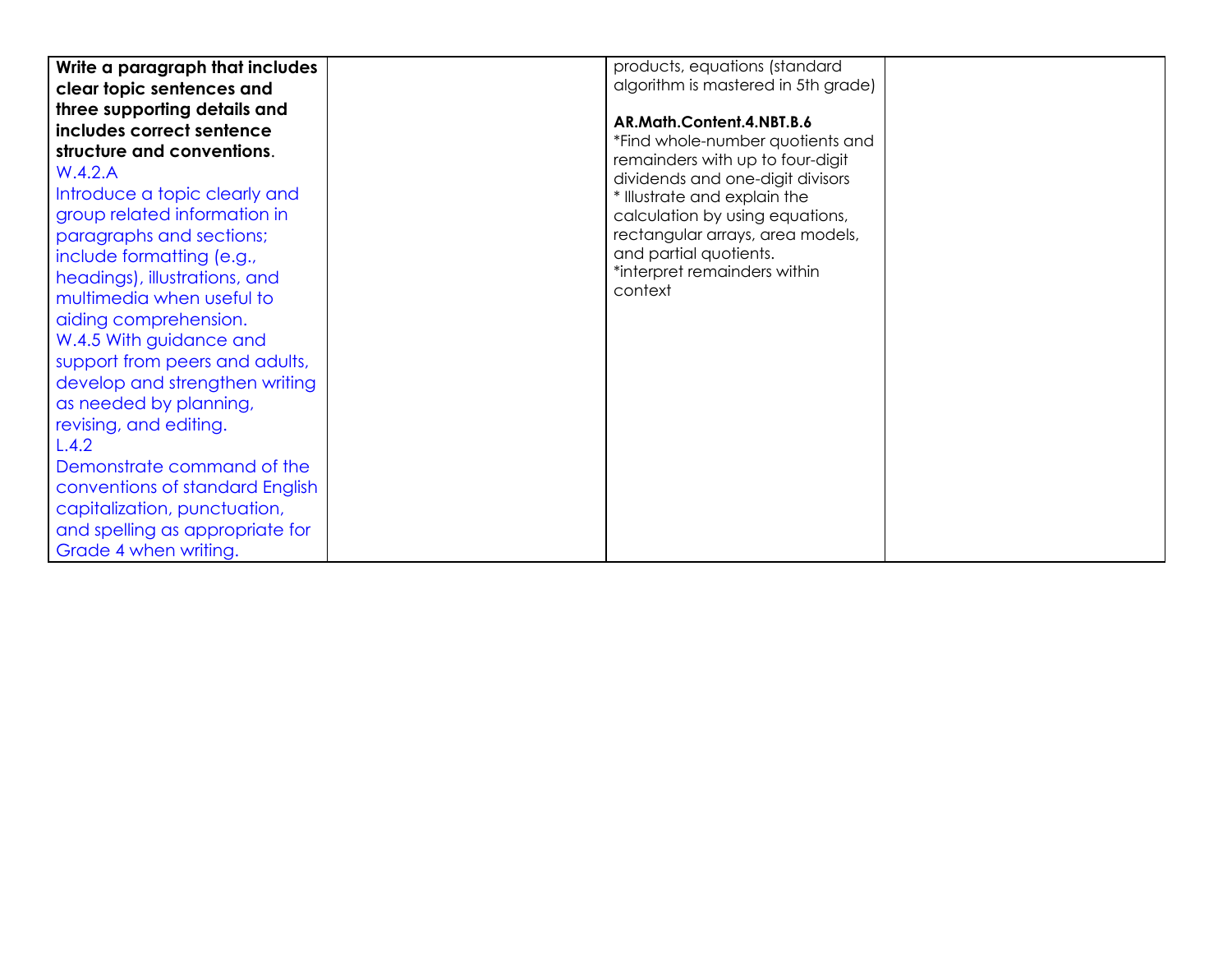| <b>Fifth Grade</b>                                                                                                                                                                                                                                                                                                                                                                                                                                            |                                                                                                                                                                                                                               |                                                                                                                                                                                                                                                                                                                                                                                                                                                              |                                                             |
|---------------------------------------------------------------------------------------------------------------------------------------------------------------------------------------------------------------------------------------------------------------------------------------------------------------------------------------------------------------------------------------------------------------------------------------------------------------|-------------------------------------------------------------------------------------------------------------------------------------------------------------------------------------------------------------------------------|--------------------------------------------------------------------------------------------------------------------------------------------------------------------------------------------------------------------------------------------------------------------------------------------------------------------------------------------------------------------------------------------------------------------------------------------------------------|-------------------------------------------------------------|
| Literacy                                                                                                                                                                                                                                                                                                                                                                                                                                                      |                                                                                                                                                                                                                               | Math                                                                                                                                                                                                                                                                                                                                                                                                                                                         |                                                             |
| On grade means to us                                                                                                                                                                                                                                                                                                                                                                                                                                          | What I Wish                                                                                                                                                                                                                   | On grade means to us                                                                                                                                                                                                                                                                                                                                                                                                                                         | What I Wish                                                 |
| Identify main idea and details<br>in nonfiction texts<br>RI.5.2 Examine a<br>grade-appropriate<br>informational text:<br>• Determine the main idea of a<br>text and explain how it is<br>supported by key details.                                                                                                                                                                                                                                            | Write a paragraph that includes<br>a topic sentence and two<br>supporting details with correct<br>sentence structure and<br>appropriate punctuation.<br>Refer to the text to provide<br>evidence and support<br>comprehension | AR.Math.Content.5.NBT.A.1<br>AR.Math.Content.5.NBT.A.3<br>*represent a single number<br>using place value strategies<br>(base ten blocks, expanded<br>form, flexible grouping: ten tens<br>= one hundred, etc)                                                                                                                                                                                                                                               | Multiply fluently<br>Understand whole number<br>place value |
| <b>Compare and contrast</b><br>characters and analyze<br>character motivations across<br>multiple texts<br>RL.5.3 Compare and contrast<br>two or more characters.<br>settings, or events in a story or<br>drama, drawing on specific<br>details in the text (e.g., how<br>characters interact).<br>Infer and cite evidence<br>RL.5.1 Quote accurately from a<br>text when explaining what the<br>text says explicitly and when<br>drawing inferences from the |                                                                                                                                                                                                                               | AR.Math.Content.5.NBT.B.5<br>*multiply multi-digit whole<br>numbers accurately using a<br>standard algorithm (partial<br>products, traditional algorithm,<br>area model leading to<br>distributive property)<br>AR.Math.Content.5.NBT.B.6<br>*divide multi-digit whole<br>numbers (up to four-digits by<br>two-digits) accurately using a<br>variety of strategies (partial<br>quotients, area models<br>(w/base ten blocks), and<br>traditional algorithms. |                                                             |
| text<br>Write a paragraph which<br>includes a topic sentence,<br>three supporting details and a<br>concluding sentence<br>W.5.2.B Develop the topic with<br>facts, definitions, concrete                                                                                                                                                                                                                                                                      |                                                                                                                                                                                                                               | AR.Math.Content.5.NBT.B.7<br>*Add decimals to the<br>hundredths using standard<br>algorithms (base ten blocks,<br>place value discs, place value                                                                                                                                                                                                                                                                                                             |                                                             |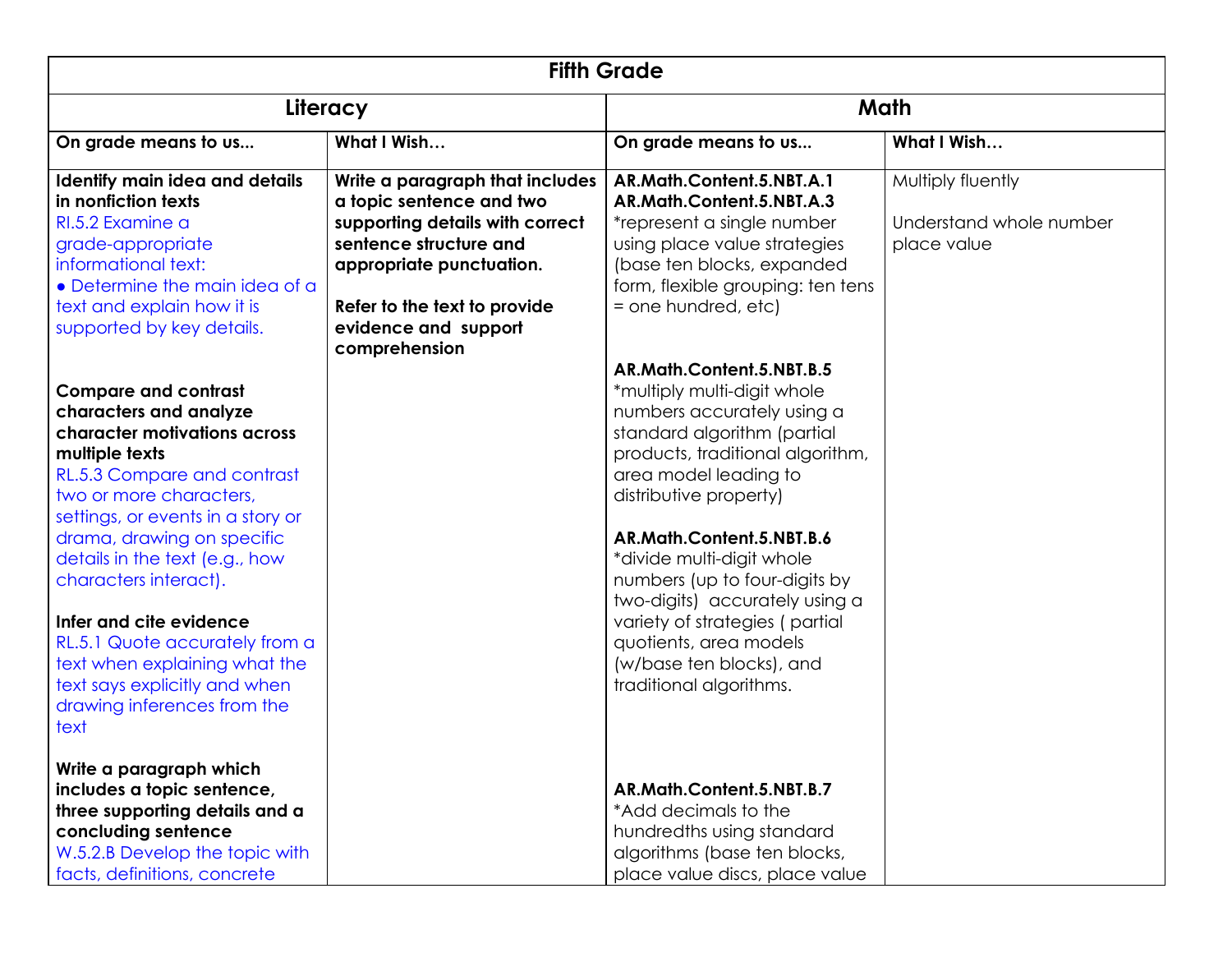| details, quotations, or other   | charts, open number lines and                                      |
|---------------------------------|--------------------------------------------------------------------|
| information and examples        | the traditional algorithm)                                         |
| related to the topic.           | *Subtract decimals to the                                          |
| W.5.1.E Provide a concluding    | hundredth using standard                                           |
| statement or section related to | algorithms (base ten blocks,                                       |
| the topic presented.            | place value discs, place value                                     |
|                                 | charts, open number lines and                                      |
|                                 | the traditional algorithm)                                         |
|                                 | * multiply decimals to                                             |
|                                 | hundredths using standard                                          |
|                                 | algorithms (models, partial                                        |
|                                 | products, area models, and                                         |
|                                 | traditional algorithms.                                            |
|                                 | *divide decimals to hundredths                                     |
|                                 | using a standard algorithm                                         |
|                                 |                                                                    |
|                                 | (base ten blocks, place value),                                    |
|                                 | partial quotients, and                                             |
|                                 | traditional algorithms)                                            |
|                                 |                                                                    |
|                                 | AR.Math.Content.5.NF.A.1                                           |
|                                 | AR.Math.Content.5.NF.A.2                                           |
|                                 | *Add fractions with unlike                                         |
|                                 | denominators using common                                          |
|                                 | denominators (using factors                                        |
|                                 | and multiples) and equivalent                                      |
|                                 |                                                                    |
|                                 | fractions (not necessarily least<br>common denominator or          |
|                                 |                                                                    |
|                                 | simplified and including mixed                                     |
|                                 | numbers), in isolation and in the                                  |
|                                 | context of real world problems.<br>*Subtract fractions with unlike |
|                                 |                                                                    |
|                                 | denominators using common                                          |
|                                 | denominators (using factors                                        |
|                                 | and multiples) and equivalent                                      |
|                                 | fractions (not necessarily least<br>common denominator or          |
|                                 |                                                                    |
|                                 | simplified and including mixed                                     |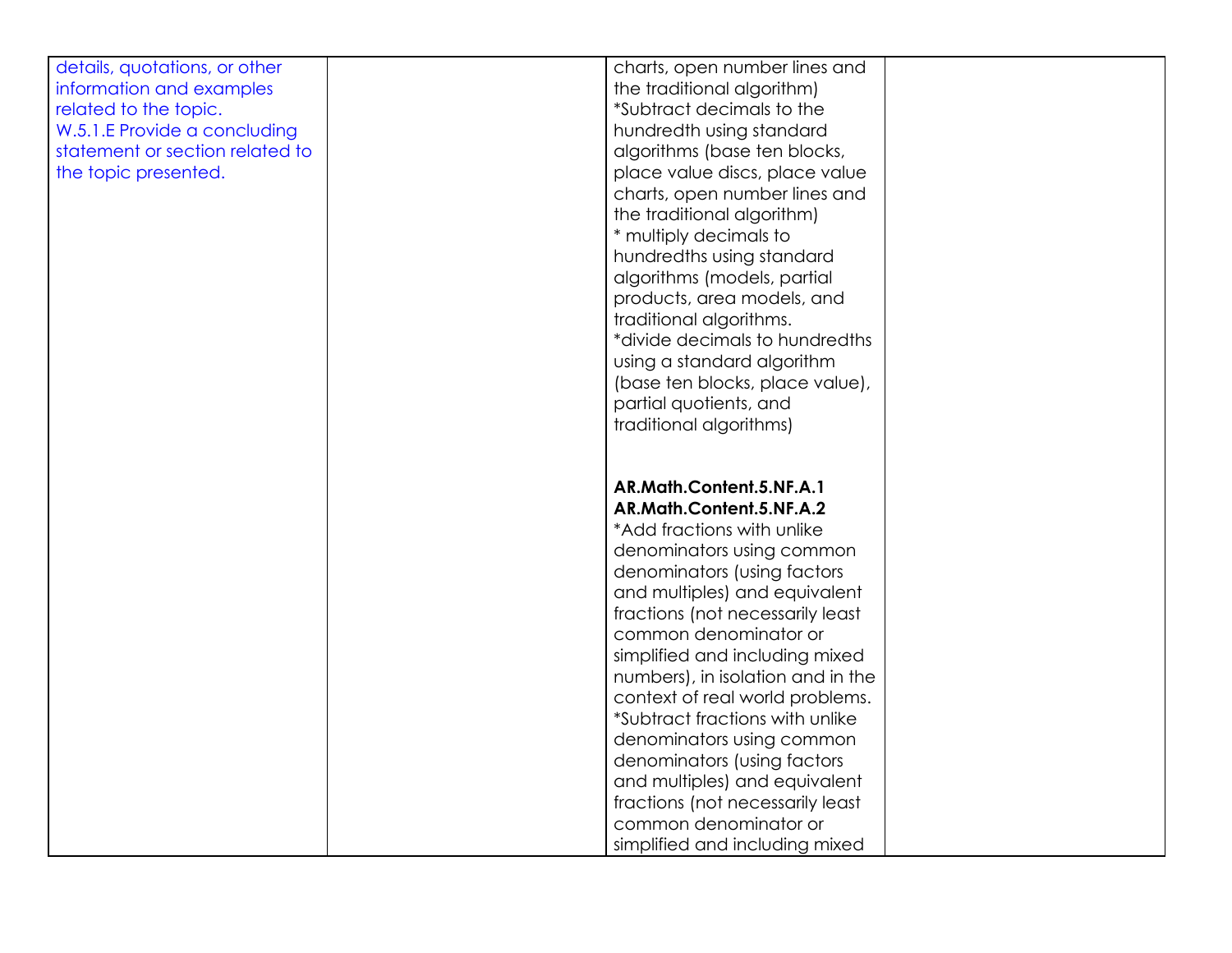|  | numbers) in isolation and in the<br>context of real world problems.<br>*Use benchmark fractions and<br>number sense to evaluate the<br>reasonableness of answers.                                                                                                               |  |
|--|---------------------------------------------------------------------------------------------------------------------------------------------------------------------------------------------------------------------------------------------------------------------------------|--|
|  | AR.Math.Content.5.NF.B.6<br>Solve real world problems<br>involving multiplication of<br>fractions and mixed numbers<br>For example: Use visual fraction<br>models (using fraction strips,<br>pattern blocks, and fraction<br>circles) or equations to<br>represent the problem. |  |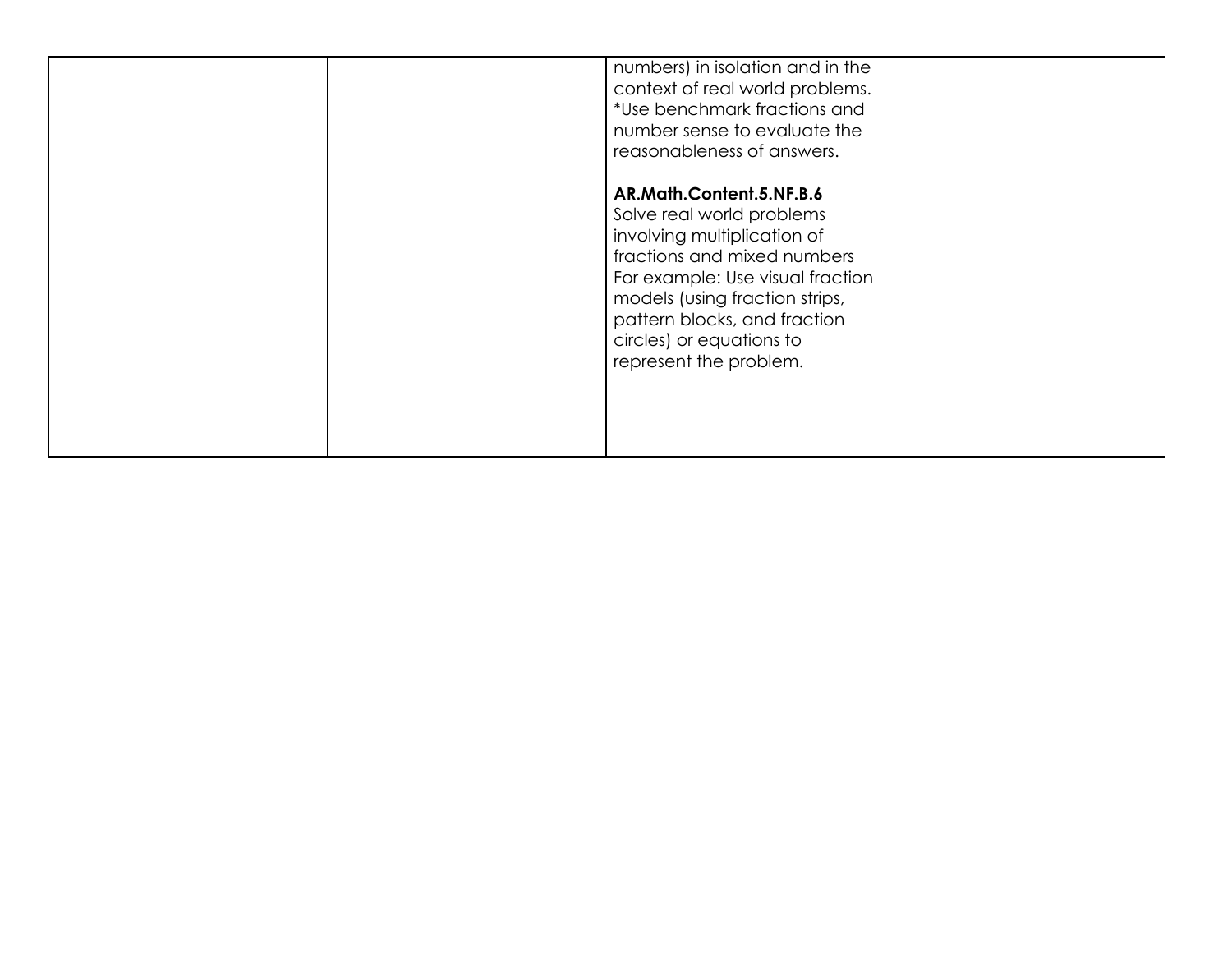| <b>Sixth Grade</b>                                                                                                                                                                                                                                                                                                                                                                                                                                          |                                                                                            |                                                                                                                                                                                                                                                                                                                                                                                                                                                                                                                         |                                                                         |  |  |  |
|-------------------------------------------------------------------------------------------------------------------------------------------------------------------------------------------------------------------------------------------------------------------------------------------------------------------------------------------------------------------------------------------------------------------------------------------------------------|--------------------------------------------------------------------------------------------|-------------------------------------------------------------------------------------------------------------------------------------------------------------------------------------------------------------------------------------------------------------------------------------------------------------------------------------------------------------------------------------------------------------------------------------------------------------------------------------------------------------------------|-------------------------------------------------------------------------|--|--|--|
| Literacy                                                                                                                                                                                                                                                                                                                                                                                                                                                    |                                                                                            | Math                                                                                                                                                                                                                                                                                                                                                                                                                                                                                                                    |                                                                         |  |  |  |
| On grade means to us                                                                                                                                                                                                                                                                                                                                                                                                                                        | What I Wish                                                                                | On grade means to us                                                                                                                                                                                                                                                                                                                                                                                                                                                                                                    | What I Wish                                                             |  |  |  |
| Infer the main idea and support<br>the inference with details from<br>the text                                                                                                                                                                                                                                                                                                                                                                              | <b>Answer complex questions</b><br>and/ or complete complex<br>tasks and explain with text | AR.Math.Content.6.NS.B.3<br>Operate fluently with decimals<br>*add decimals accurately                                                                                                                                                                                                                                                                                                                                                                                                                                  | <b>Fluent Multiplication facts</b><br>Fluent Multi-digit multiplication |  |  |  |
| RI.6.1 Cite textual evidence to<br>support analysis of what the<br>text says explicitly as well as                                                                                                                                                                                                                                                                                                                                                          | evidence<br>Identify the main idea and                                                     | using standard algorithms<br>(base ten blocks, place value<br>charts, open number line, and                                                                                                                                                                                                                                                                                                                                                                                                                             | and division<br>Add/subtract fractions                                  |  |  |  |
| inferences drawn from the text.<br>RI.6.2<br>Examine grade appropriate<br>informational text:<br>determine a central<br>idea and how it is<br>conveyed through<br>particular details                                                                                                                                                                                                                                                                        | supporting details                                                                         | traditional algorithms)<br>*subtract decimals accurately<br>using standard algorithms<br>(base ten blocks, place value<br>charts, open number line, and<br>traditional algorithms)<br>*multiply decimals accurately<br>(partial products, area models,<br>distributive property, and the                                                                                                                                                                                                                                |                                                                         |  |  |  |
| Make inferences in fiction<br>about characters and<br>motivations and cite evidence<br>from text<br>RL.6.1 Cite textual evidence to<br>support analysis of what the<br>text says explicitly as well as<br>inferences drawn from the text<br>RL.6.3 Describe how a story's or<br>drama's plot unfolds in a series<br>of events as well as how the<br>characters respond or change<br>as the plot moves toward a<br>resolution.<br>Determine author's purpose |                                                                                            | traditional algorithm)<br>*divide decimals accurately<br>(partial quotients, distributive<br>property, and the traditional<br>algorithm)<br>Operate fluently with fractions<br>*add fractions accurately using<br>standard algorithms (fraction<br>strips, pattern blocks, and<br>traditional algorithms)<br>*subtract fractions accurately<br>using standard algorithms<br>(fraction strips, pattern blocks,<br>and the traditional algorithms)<br>*multiply fractions accurately<br>(fraction strips, pattern blocks, |                                                                         |  |  |  |
| RI.6.6 Determine an author's<br>point of view, perspective,<br>and/or purpose in a text and                                                                                                                                                                                                                                                                                                                                                                 |                                                                                            | and the traditional algorithm)                                                                                                                                                                                                                                                                                                                                                                                                                                                                                          |                                                                         |  |  |  |